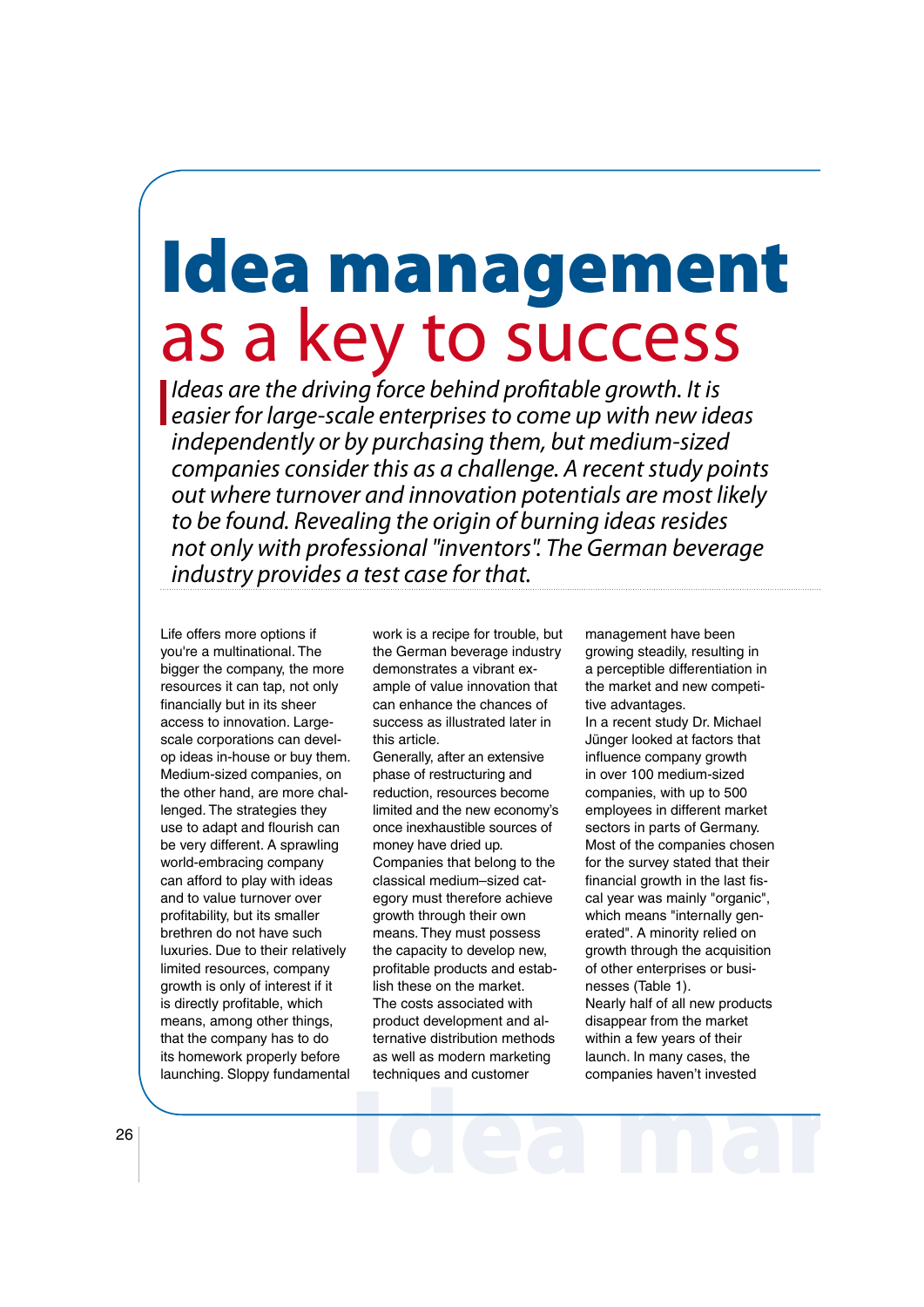

### By Frank Lauster and Dr. Michael Jünger

 enough in evaluating true potential before launching. The three main reasons for failure are either the custom er's inability to recognize the value of the new product, the product has no competitive edge against similar products made by rivals, or the cost structure renders the product unprofitable for its manufacturer in the long run. In the past, "innovation" meant attaining a new technological dimension. Today, "innovation" is defined by new forms of pro viding satisfaction and value for customers.

# Test case: the German beverage industry

 This industry is characterized by medium-sized companies which have been introducing products based on new con cepts. Thereby they involved

 innovative leaps based on current trends such as convenience, lifestyle, fitness and wellness.

 For example, canned RICH Prosecco has almost reached cult status in recent months. It has been attracting more and more fans from all walks of life. It isn't a new drink, but its convenience combined with a shot of vitality appeals to the costumer's needs. Other examples of new concepts are innovative "ready to-drink" offerings such as "Nescafé Express" and energy drinks, "flavored water", like the ones produced by Volvic using fruit extracts or "Active O2" in a variety of flavors. Based on this study, medium sized companies see their own customers and employees as central to the provision of impulses for innovations. It has

## **Table 1: Main reasons for growth in turnover** during the last financial **year**

| General<br>improvement<br>in the German<br>economy                               | 47% |
|----------------------------------------------------------------------------------|-----|
| Increase in<br>sales to existing<br>costumer<br>base                             | 43% |
| Increase in<br>turnover through<br>acquisition of<br>new customers in<br>Germany | 39% |
| Increase in<br>turnover in<br>foreign markets                                    | 31% |
| Increase in<br>turnover through<br>new, innovative<br>products                   | 31% |
| Increase in<br>turnover through<br>price increases                               | 18% |
| Take-over of<br>a company<br>or substantial<br>portions thereof                  | 2%  |

anagement 27 Source of the tables: "Dr. Michael Juenger, Internes Unternehmenswachstum, 2008"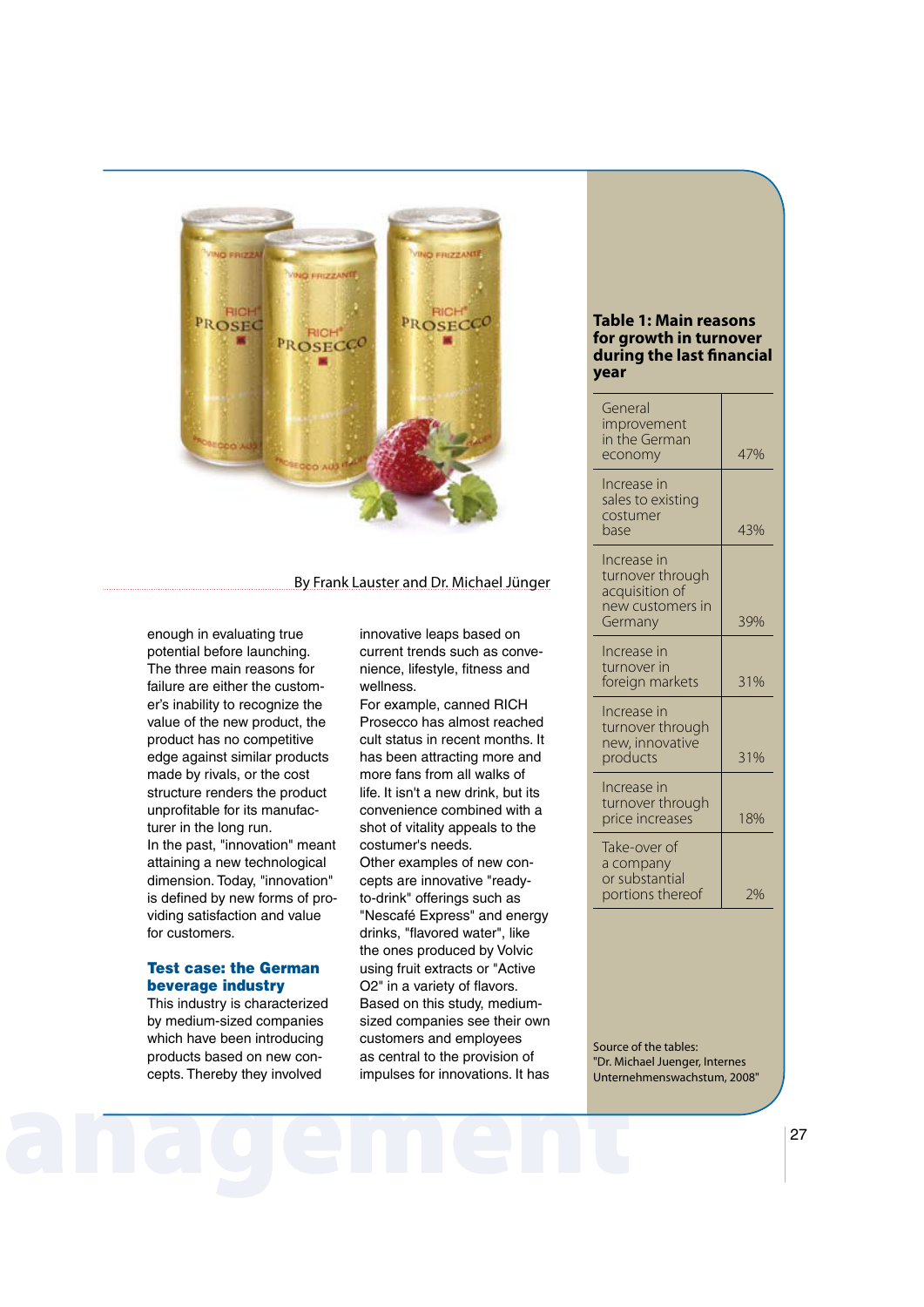to be noted that even though competition is listed last as the source of impetus for innova tion (Table 2), the customer's market-induced ideas are par tially based on comparisons with competitors' products. The low rating given to competi tion as a source of impetus is not surprising since market based product development is often carried out by product management and is therefore

and development (R&D).

## Innovation from legislative constraints

 Let's not forget the legislator's effect on product development: almost a third of the compa nies name legislation as an innovation driver. Why is that? Look at the introduction of "Alcopops Tax" in 2004 which hiked the price of fashionable drinks. In late May 2005, the



 attributed to the circle of the company's own employees. Only few medium- sized com panies possess a department dedicated purely to research

dedicated purely to research tutes "Information Resources" level focus on strategic targets<br>
28 magazine Spiegel reported a 60%-plus drop in retail sales of Alcopops, based on data from the market research insti tutes "Information Resources"

and "AC Nielsen". This situa tion forced the producers to develop alternative products, such as flavored beers, to fill the gap.

#### 1. Market attractiveness and market opportunity

How can innovation management be sustainably profes sionalized within a company? To this end, internal processes ensuring that resources are confined to product ideas with sufficient marketing and revenue opportunities must be established before start ing product development. The effect of these processes is to filter product ideas at three levels.

The first level relates to market potential: Is there sufficient market potential? Does the product bring the customer real value or value that is perceived as new? How is the market environment develop ing and how intense is the competition?

 To create an objective base for comparing several product ideas, these questions must be answered by using a stan dardized set of criteria. This first filtering level aims to name the products that pass the test of market attractiveness.

# 2. Fit for the strategy

The second filtering level subjects the product ideas to a fitness test: Do they fit in the company strategy? The questions at this filtering level focus on strategic targets